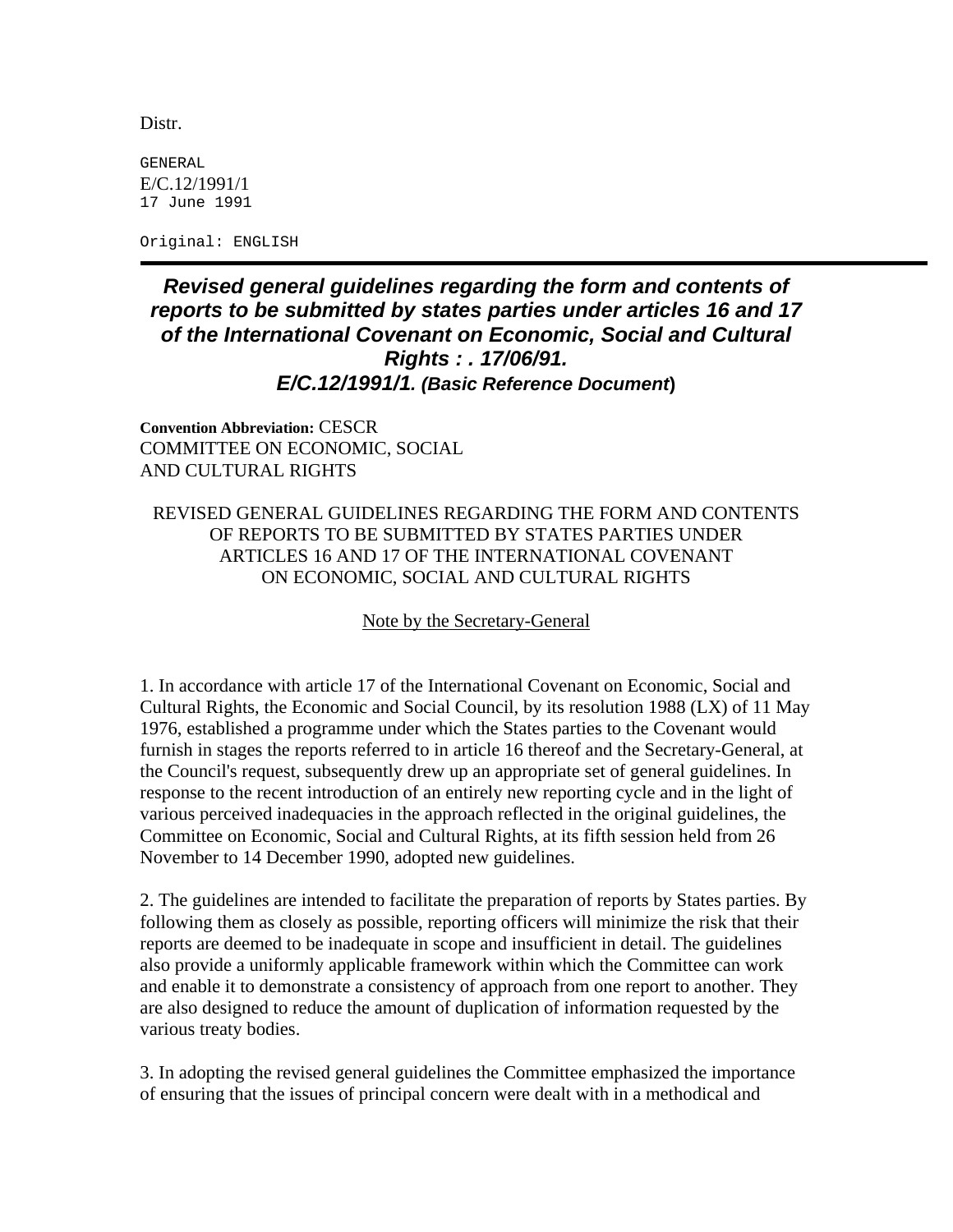informative manner and strongly urged all States parties to adhere to them as closely as possible.

4. The text of the revised general guidelines is contained in the annex to the present document.

## ANNEX

## Revised guidelines regarding the form and contents of reports to be submitted by States parties under articles 16 and 17 of the International Covenant on Economic, Social and Cultural Rights\*

\* \* \*

Article 15 of the Covenant

\* \* \*

2. Please describe the legislative and other measures taken to realize the right of everyone to enjoy the benefits of scientific progress and its applications, including those aimed at the conservation, development and diffusion of science. In particular, provide information on the following:

(a) Measures taken to ensure the application of scientific progress for the benefit of everyone, including measures aimed at the preservation of mankind's natural heritage and at promoting a healthy and pure environment and information on the institutional infrastructures established for that purpose.

(b) Measures taken to promote the diffusion of information on scientific progress.

(c) Measures taken to prevent the use of scientific and technical progress for purposes which are contrary to the enjoyment of all human rights, including the rights to life, health, personal freedom, privacy and the like.

(d) Any restrictions which are placed upon the exercise of this right, with details of the legal provisions prescribing such restrictions.

\* \* \*

4. What steps has your Government taken for the conservation, development and diffusion of science and culture? Please describe in particular:

(a) Measures at the constitutional level, within the national educational system and by means of the communications media.